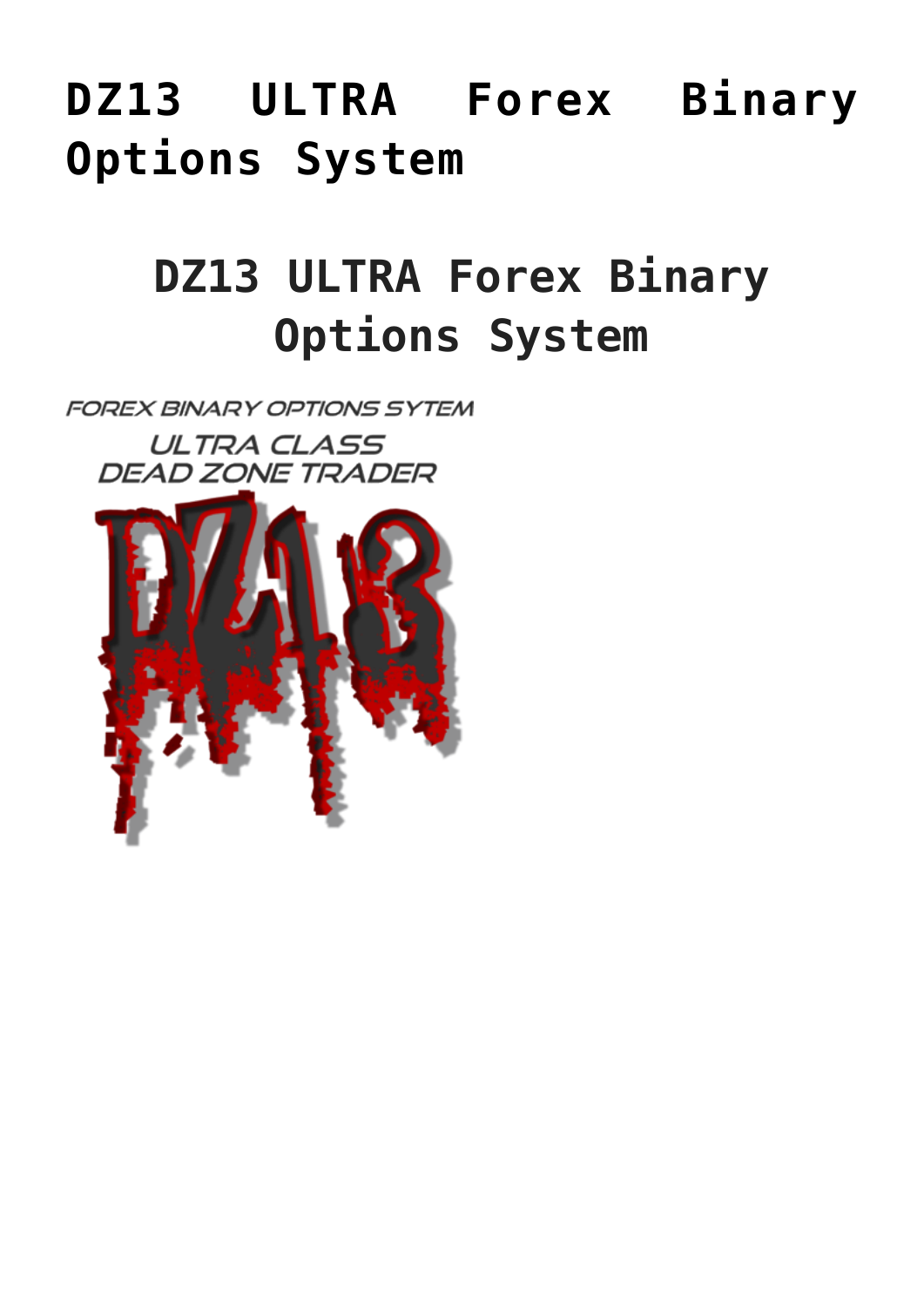## Trade the Much Feared Forex Dead Zone in a Very Prolific Way Using Forex Binary<br>Options and DZ13 – One Of if Not Thee Most Powerful Binary Options System on the Planet...

Here is a performance sample based off of \$500 per trade of the systems results. Compare this to **OMNI11** 

|            | W     | L          | W\$          | L\$         | NET\$          |                    |
|------------|-------|------------|--------------|-------------|----------------|--------------------|
|            | 38    | 15         | \$13,300.00  | \$6,750.00  | \$6,550.00     |                    |
|            | 37    | 10         | \$12,950.00  | \$4,500.00  | \$8,450.00     |                    |
|            | 32    | 10         | \$11,200.00  | \$4,500.00  | \$6,700.00     |                    |
|            | 18    | $\sqrt{4}$ | \$6,300.00   | \$1,800.00  | \$4,500.00     |                    |
|            | 32    | 13         | \$11,200.00  | \$5,850.00  | \$5,350.00     |                    |
|            | 61    | 17         | \$21,350.00  | \$7,650.00  | \$13,700.00    |                    |
|            | 48    | 13         | \$16,800.00  | \$5,850.00  | \$10,950.00    |                    |
|            | 29    | 10         | \$10,150.00  | \$4,500.00  | \$5,650.00     |                    |
|            | 32    | 11         | \$11,200.00  | \$4,950.00  | \$6,250.00     |                    |
|            | 32    | 5          | \$11,200.00  | \$2,250.00  | \$8,950.00     |                    |
|            | 43    | 13         | \$15,050.00  | \$5,850.00  | \$9,200.00     |                    |
|            | 43    | 23         | \$15,050.00  | \$10,350.00 | \$4,700.00     |                    |
| Totals     | 445   | 144        | \$155,750.00 | \$64,800.00 | \$90,950.00    | 12 Days<br>Trading |
| Daily Avg  | 37.08 | 12         | \$12,979.17  | \$5,400.00  | \$7,579.17     |                    |
| Monthlized |       |            |              |             | \$159,162.50   | A Month            |
| Anualized  |       |            |              |             | \$1,909,950.00 | A Year             |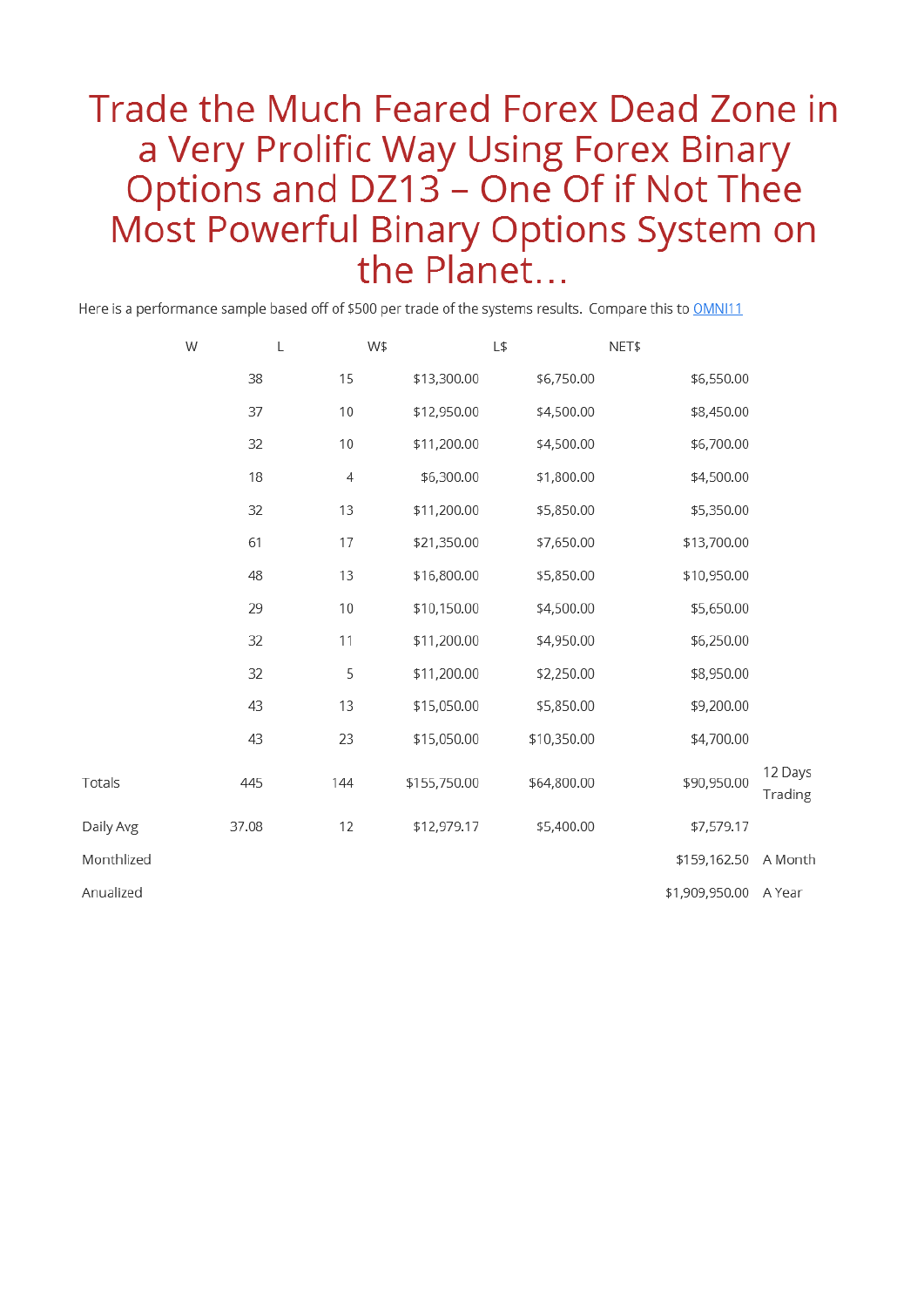

[PDF of DZ13 Forex ULTRA Binary Options System Track Record](https://binaryoptionsauthority.com/wp-content/uploads/2015/04/DZ13-Forex-ULTRA-Binary-Options-System-Dominate-the-Deadzone.pdf) [Dominate the Deadzone](https://binaryoptionsauthority.com/wp-content/uploads/2015/04/DZ13-Forex-ULTRA-Binary-Options-System-Dominate-the-Deadzone.pdf)



 $\pmb{\times}$ 

# **Dominate the Deadzone with this Mind Blowing New System**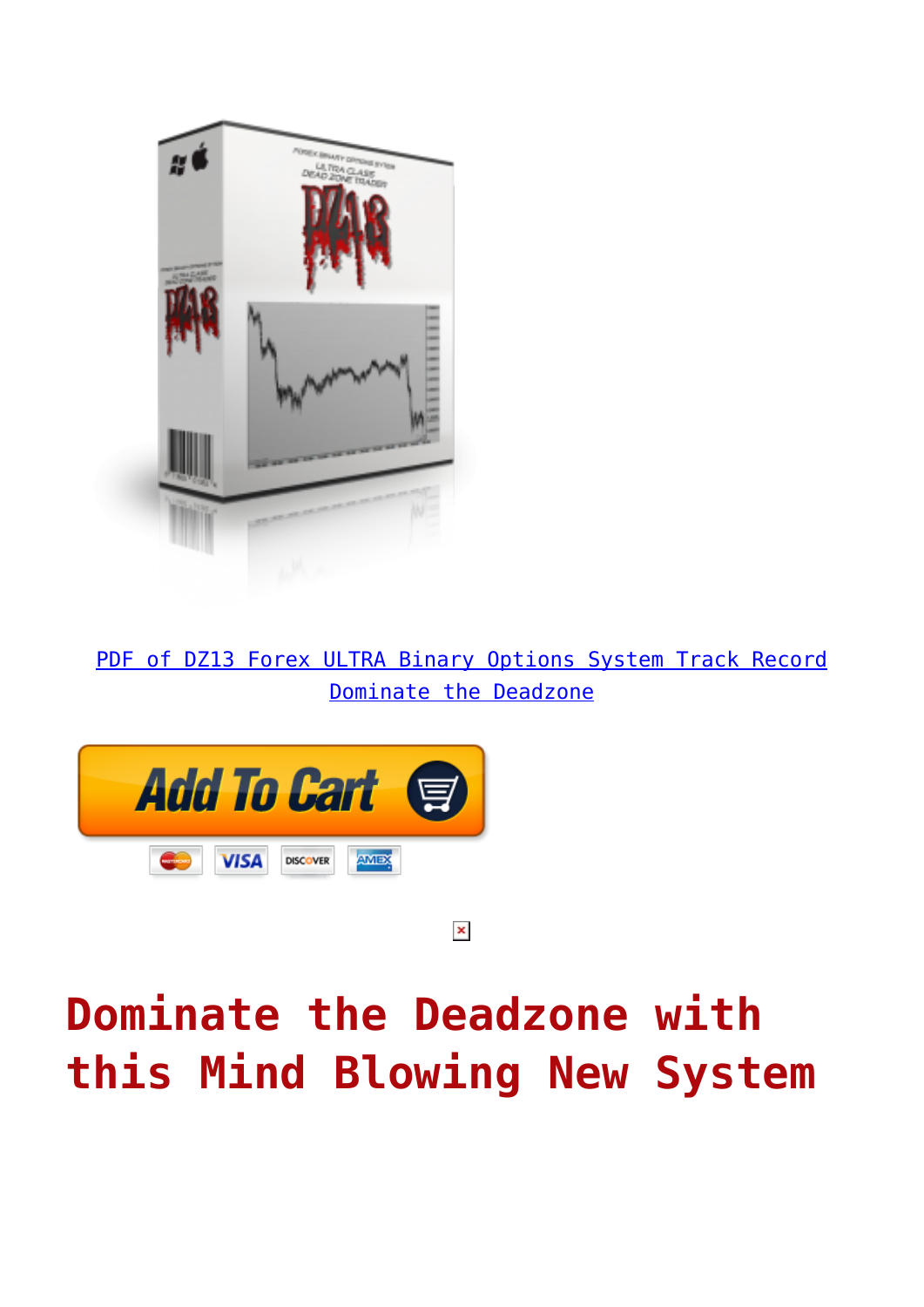## **\$7,579.17/ day systems results average based on \$500 position sizes**

#### **Register for more information specifically on DZ13 – ULTRA Class Forex Binary Options System and the Options Trading Authority Newsletter**

 $\pmb{\times}$ 

Watch the video below for explanation. In short one of our 13 year old stock, options, Forex trading systems has been converted to produce something near miraculous in the Forex deadzone combined with binary options. It's pretty amazing.

This Forex binary options system is based on a principle that has stood the test of time, over 100 years of price data. The principle is ingrained into the nature of price movement. Therefore this is a system that can potentially keep on standing the test of time and is not based off of some optimize price action fad of the day. Point is: you are getting an extremely valuable system – so put it to use, keep it to yourself and don't waste the ridiculously awesome opportunity for potential, large consistent cash flow from binary options trading the Forex market.

 $\pmb{\times}$ 

### **Trade the Much Feared Forex**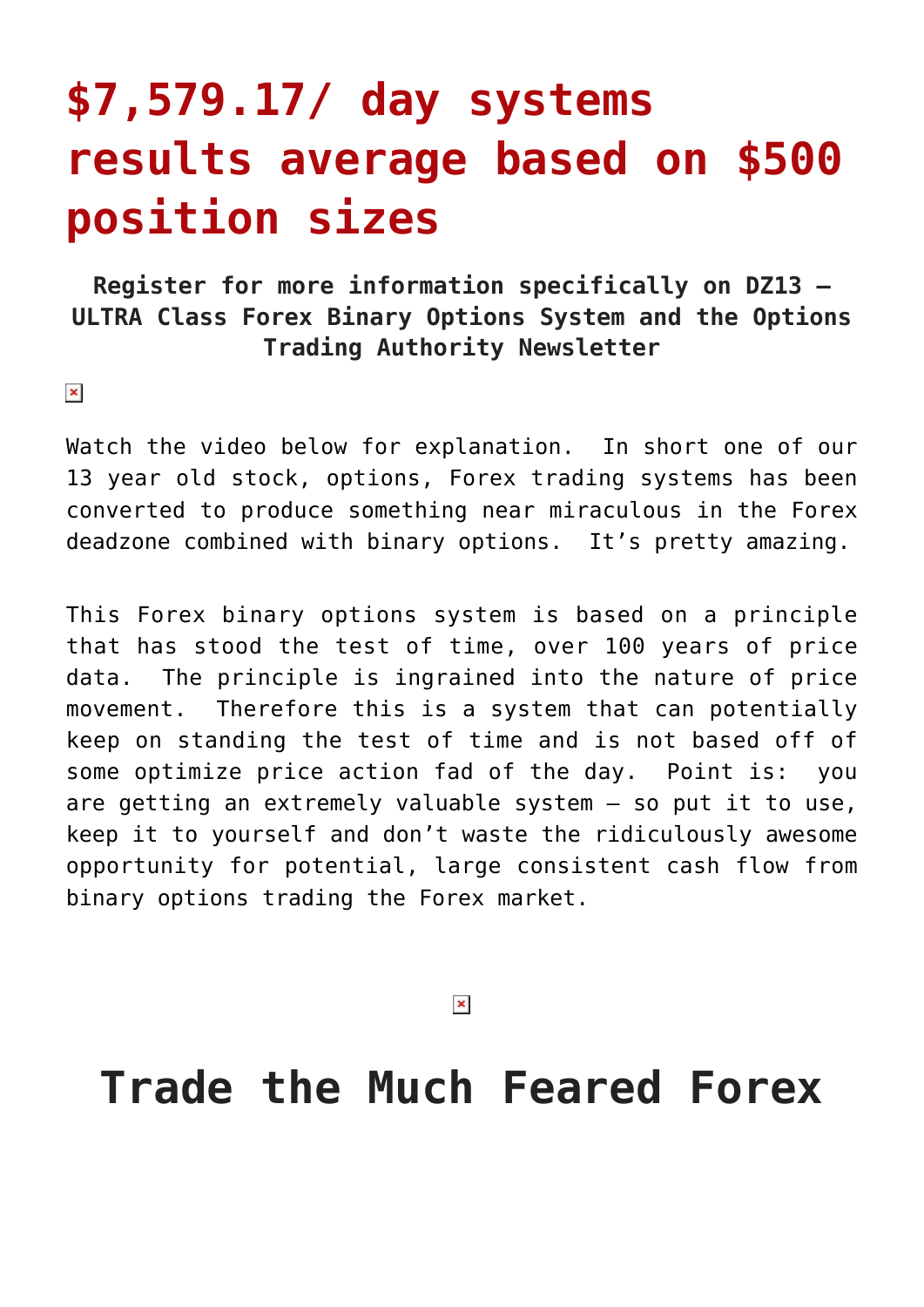# **Dead Zone in a Very Prolific Way Using Forex Binary Options and DZ13 – One Of if Not Thee Most Powerful Binary Options System on the Planet…**

Here is a performance sample based off of \$500 per trade of the systems results. Compare this to [OMNI11](http://forexbinaryoptionsystems.com/omni11/)

|            | W     | L   | W\$          | $L\$        | NET\$                    |                    |
|------------|-------|-----|--------------|-------------|--------------------------|--------------------|
|            | 38    | 15  | \$13,300.00  | \$6,750.00  | \$6,550.00               |                    |
|            | 37    | 10  | \$12,950.00  | \$4,500.00  | \$8,450.00               |                    |
|            | 32    | 10  | \$11,200.00  | \$4,500.00  | \$6,700.00               |                    |
|            | 18    | 4   | \$6,300.00   | \$1,800.00  | \$4,500.00               |                    |
|            | 32    | 13  | \$11,200.00  | \$5,850.00  | \$5,350.00               |                    |
|            | 61    | 17  | \$21,350.00  | \$7,650.00  | \$13,700.00              |                    |
|            | 48    | 13  | \$16,800.00  | \$5,850.00  | \$10,950.00              |                    |
|            | 29    | 10  | \$10, 150.00 | \$4,500.00  | \$5,650.00               |                    |
|            | 32    | 11  | \$11,200.00  | \$4,950.00  | \$6,250.00               |                    |
|            | 32    | 5   | \$11,200.00  | \$2,250.00  | \$8,950.00               |                    |
|            | 43    | 13  | \$15,050.00  | \$5,850.00  | \$9,200.00               |                    |
|            | 43    | 23  | \$15,050.00  | \$10,350.00 | \$4,700.00               |                    |
| Totals     | 445   | 144 | \$155,750.00 | \$64,800.00 | \$90,950.00              | 12 Days<br>Trading |
| Daily Avg  | 37.08 | 12  | \$12,979.17  | \$5,400.00  | \$7,579.17               |                    |
| Monthlized |       |     |              |             | $$159, 162.50   A$ Month |                    |
| Anualized  |       |     |              |             | \$1,909,950.00           | A Year             |

FAQ

**Will I be able to trade all of these signals?**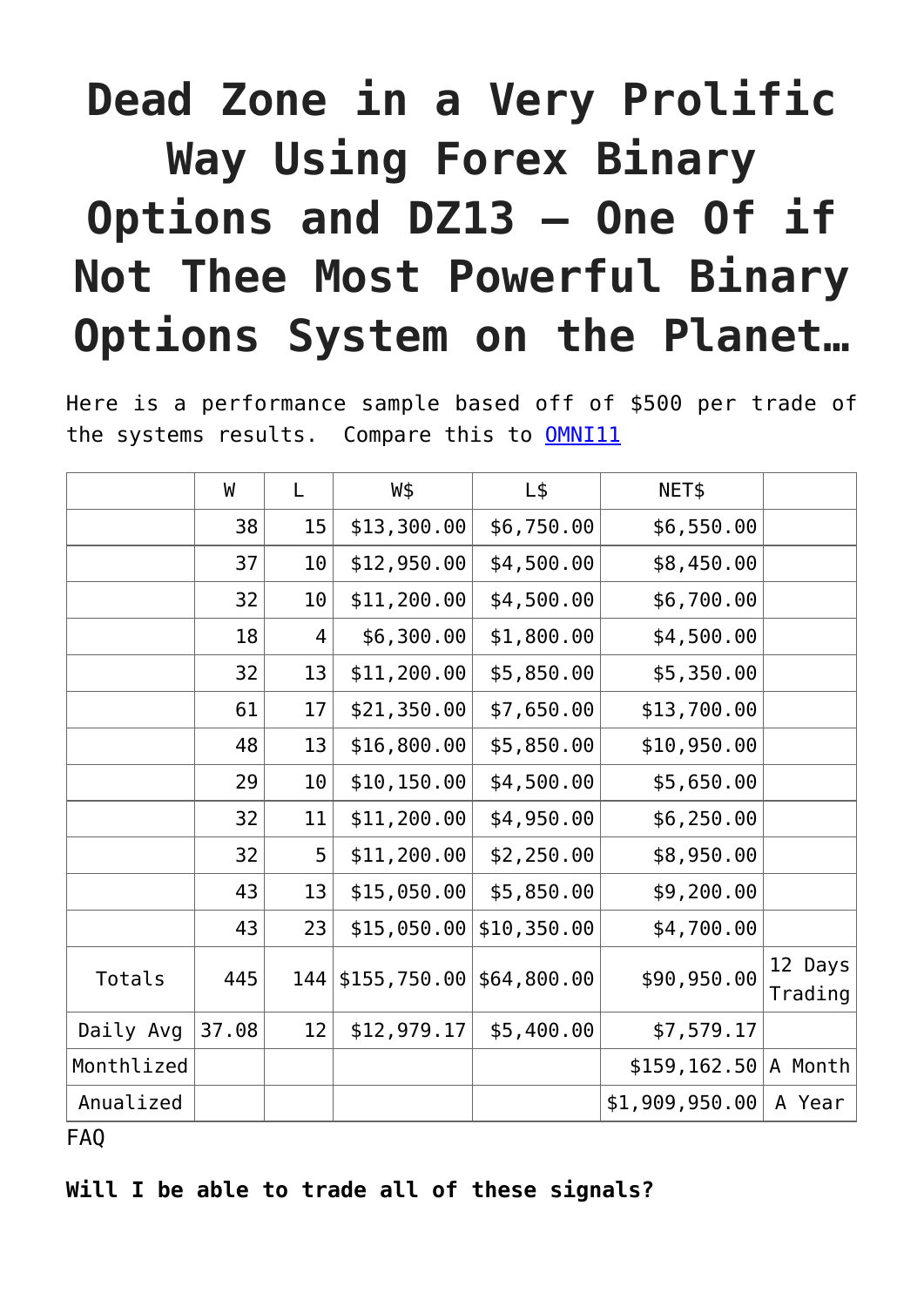We have our dead zone covering 10 hours currently. Do you want to trade for 10 hours? Well, you may eventually if you don't already. I say that because we find the system quite 'addictive' in that it is really fun with the winning of trades. If you like video games, competitive games, sports, skilled activities then you'll like this system.

#### **What's the learning curve? How long will it take for me to get good at this system?**

I would say there is a learning curve to the system and an emotional learning curve. The emotional learning curve is the hardest for all of us and emotions are what make us screw up and do the perfectly WRONG thing every time (which is amazing). Now if you can learn to do the opposite of your emotions, great. Otherwise you're simply going to have to practice the (simple) system rules until you get good at applying it in real time, good at catching the price with your binary options account. I would say it could take you a couple to a few weeks before you are able to catch all the trades. With that said, start small! Start with like \$10 trades so you won't blow your self out by making mistakes.

#### **Why is this system so expensive?**

Expensive? Try buying a bricks and mortar franchise! You have the potential for making more in 2 weeks than most franchises make in a year! Look, for the potential opportunity you've got to pay for the education. How much did your bachelors cost? And just how much of that bachelors could you use to get a job or make money? Yeah. Talk about a scam! Today I offer you and opportunity of a rare trading discovery I have not shared previously from my 'golden treasure chest' of proprietary strategies that I have identified with my specialized pattern reading insight from my 25 + years experience in the markets. Regardless, you need to ask your self, 'why can't I easily afford this system?? – what have i not been doing right in the past that